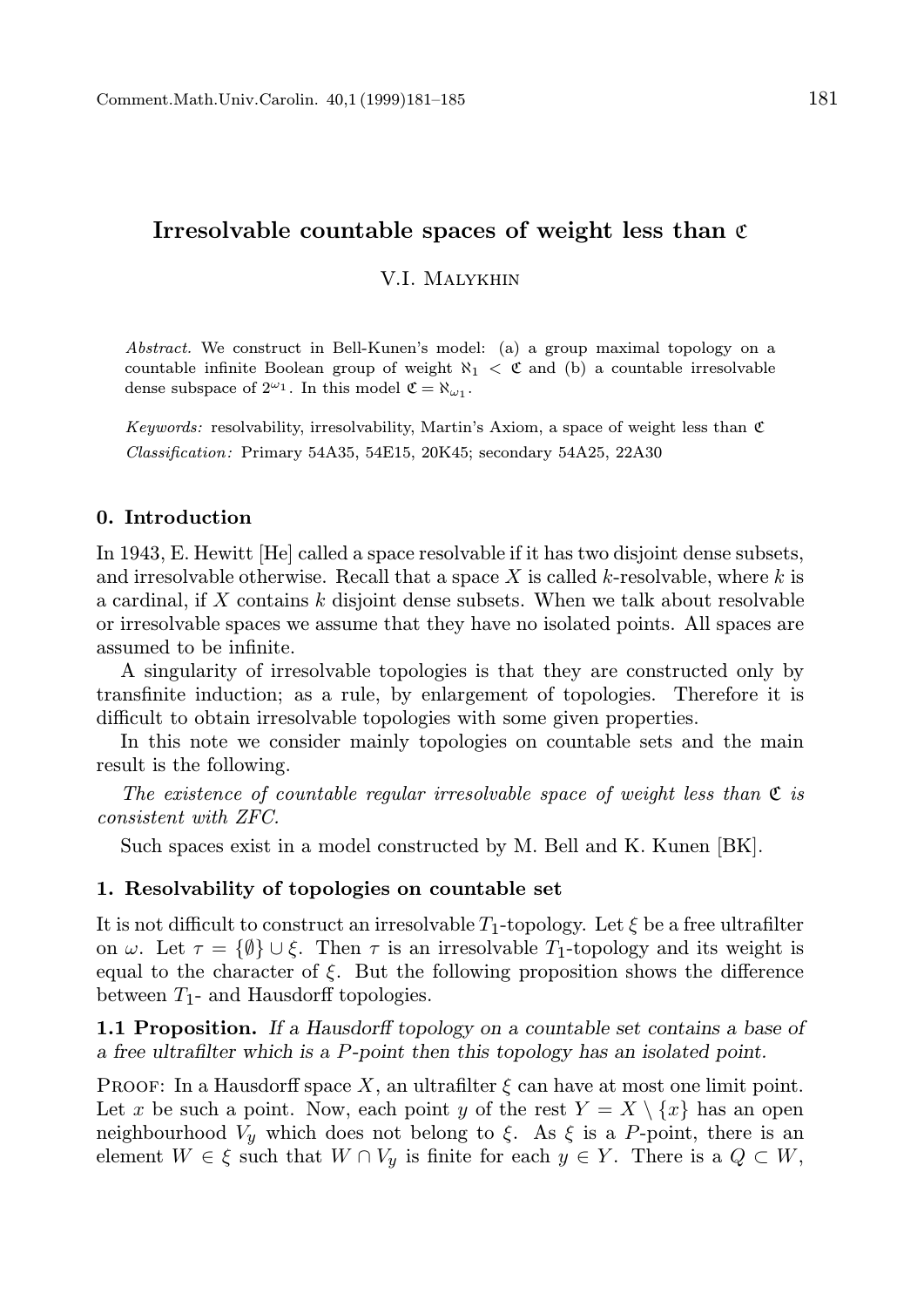$Q \in \xi$  which is open. Necessarily  $Q \cap V_z$  is not empty for some  $z \in Y$ . It implies that there is an isolated point.

Remark that according to A.G. El'kin [E] each irresolvable topology contains a base of some set-theoretic ultrafilter. Proposition 1.1 implies that this ultrafilter cannot be a P-point if our topology is a Hausdorff topology on a countable set. By this reason we cannot use some known ultrafilters for constructing Hausdorff irresolvable topologies (for example, we cannot use Kunen's P-point of weight  $\aleph_1 < \mathfrak{C}$  [K].)

Let us recall a weak version of Martin's Axiom

 $MA_{countable}$ . Let P be a countable partially ordered  $(p. o.)$  set and  $D$  be a family of dense subsets,  $|\mathcal{D}| < \mathfrak{C}$ . Then there exists a D-generic subset  $G \subset P$ .

It is known that  $MA_{countable}$  is consistent with any admissible cardinal arithmetic.

Now let us recall that a  $\pi$ -net is a family of subsets such that every nonempty open subset contains a member of this family.

**1.2 Theorem** ( $MA_{countable}$ ). Let a topology on a countable set have a  $\pi$ -net of cardinality less than  $\mathfrak C$  consisting of infinite subsets. Then this topology is  $\aleph_0$ -resolvable.

The proof is very standard and will be omitted.

#### 2. A sketch of Bell-Kunen's model [BK]

Let  $M_0$  be a countable standard transitive model for ZFC in which GCH is true. Bell and Kunen construct in  $M_0$  an increasing transfinite family of p.o. sets  $P_{\alpha}$  :  $\alpha \leq \omega_1$  such that

- (i) the Souslin number of each  $P_{\alpha}$  is countable,
- (ii) if  $\alpha$  is limit then  $P_{\alpha} = \bigcup \{ P_{\beta} : \beta < \alpha \},\$

(iii) if  $\alpha$  is not limit then  $P_{\alpha}$  is such that  $M_0^{P_{\alpha}} \to [MA + \mathfrak{C} = \aleph_{\alpha}$ "].

Let  $G = G_{\omega_1}$  be a  $M_0$ -generic subset of a p.o. set  $P_{\omega_1}$  and  $G_{\alpha} = G \cap P_{\alpha}$  for every  $\alpha \leq \omega_1$ . Then in  $M_{\omega_1}$  there is a transfinite increasing family of models  ${M_\alpha = M[G_\alpha]: \alpha \leq \omega_1}$  and if  $\alpha > 0$  is a non-limit countable ordinal then the assertion " $MA + \mathfrak{C} = \aleph_{\alpha}$ " is true in  $M_{\alpha}$ .

Let us note too, that in  $M_{\omega_1}$  the power set  $\mathcal{P}(\omega)$  of all subsets of  $\omega$  is the union of the increasing chain  $\{P(\omega) \cap M_{\alpha+1} : \alpha < \omega_1\}.$ 

Let us find in the Bell-Kunen's model  $M_{\omega_1}$  at least two interesting irresolvable countable spaces with weight less than C.

### 3. A maximal group of weight less than  $\mathfrak C$  in Bell-Kunen's model

The first example of a Hausdorff maximal group was constructed under Martin's Axiom in [Ma] by the author of this note in 1975. Algebraically it is an infinite countable Boolean group. Every Boolean group is Abelian and contains only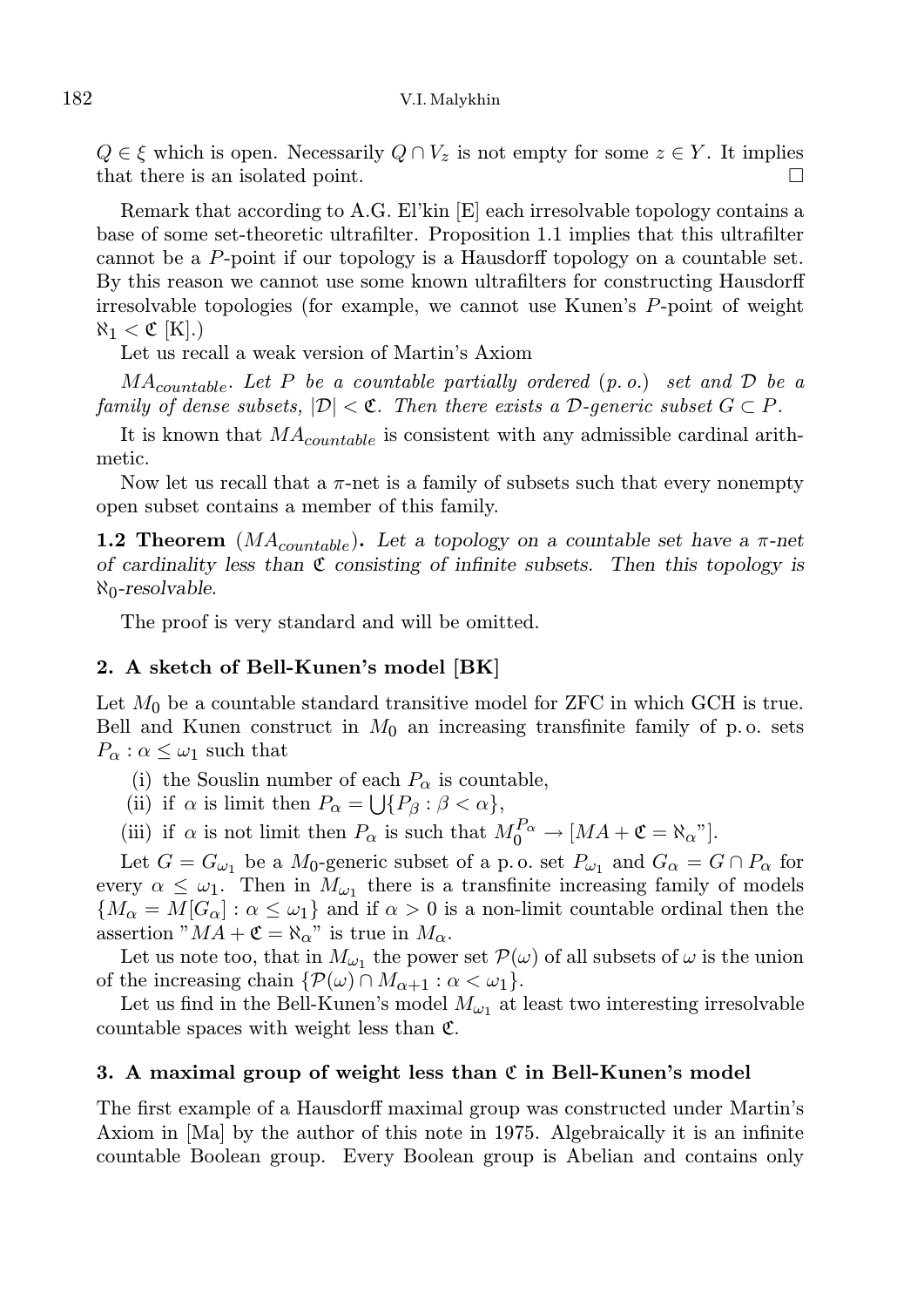elements of order 2, i.e.  $x + x = 0$  for every x. An infinite countable Boolean group can be identified, for example, with the set  $\Omega$  of all finite subsets of  $\omega$  with symmetric difference as the group operation. The neutral element is the empty set, which we denote by 0. We call a topology maximal if it admits no isolated points but if there is an isolated point in any its proper refinement.

The maximal topology is irresolvable in the strongest sense: no point can be limit for two disjoint subsets; this implies, of course, irresolvability of the whole space and its extremal disconnectedness.

We constructed the desired group topology in Bell-Kunen's model using the following example from [Ma].

**3.1 Example** ( $|BL|$ ). On an infinite countable Boolean group there exists a nondiscrete Hausdorff group maximal topology.

BL denotes Booth's Lemma or Combinatorial Principle  $P(\mathfrak{C})$ :

If  $\xi$  is a centered family of infinite subsets of  $\omega$  (i.e. the intersection of any finite subfamily is infinite) and  $|\xi| < \mathfrak{C}$  then there exists an infinite  $B \subseteq \omega$  such that  $|B \setminus A| < \aleph_0$  for each  $A \in \xi$ .

BL is known as one of the important consequences of Martin's Axiom.

Sketch of the construction of Example 3.1 (the details can be found in [Ma]). In the construction of Example 3.1 we deal in fact only with filters of neighbourhoods of 0 in the group  $\Omega$ . Such a filter is called *linear* if it has a base composed of subgroups. Such filters, their bases and corresponding group topologies will be denoted F, P, bF,  $\tau(F)$ .

**3.2 Proposition** ([BL]). Suppose that a linear filter F has a base of size less than  $\mathfrak{C}$ . Then there exists a linear filter P with a countable base, bigger than F.

**3.3 Proposition** ([BL]). Let F be a linear filter with countable base and let  $\Omega = \Omega_1 \cup \Omega_2$ , where  $\Omega_1 \cap \Omega_2 = \emptyset$ . Then there exists a linear filter P, bigger than F, with a countable base such that at least one of the subsets  $\{0\} \cup \Omega_1$ ,  $\{0\} \cup \Omega_2$ , contains an element of  $P$  (i.e. a neighbourhood of 0 with respect to the topology  $\tau(P)$ ).

The final construction of Example 3.1. The set of all decompositions of the group  $\Omega$  into two disjoint subsets  $\Omega_1$ ,  $\Omega_2$  will be numerated by ordinals smaller than  $2^{\aleph_0}$ . Now an increasing system of greater and greater filters  $F_\alpha$  is constructed, using Propositions 3.2–3.3. The filter-join of all filters  $F_{\alpha}$  will be as desired. It generates a group maximal topology.

Now we work in Bell-Kunen's model using the construction of this example.

Let  $\tau$  be any group topology without isolated points on  $\Omega$  in  $M_0$ . Let us consider it in the model  $M_2$ . In this model  $\tau$  has weight less than  $\mathfrak{C}$ , so we apply Proposition 3.2 and obtain some larger than  $\tau$  topology  $\nu_2$  with countable base  $\mathcal{B}_2$ . Then we may use the construction of the example from  $|\text{Ma}|$  and obtain a larger group topology  $\tau_2$  which is maximal in  $M_2$ . And so on.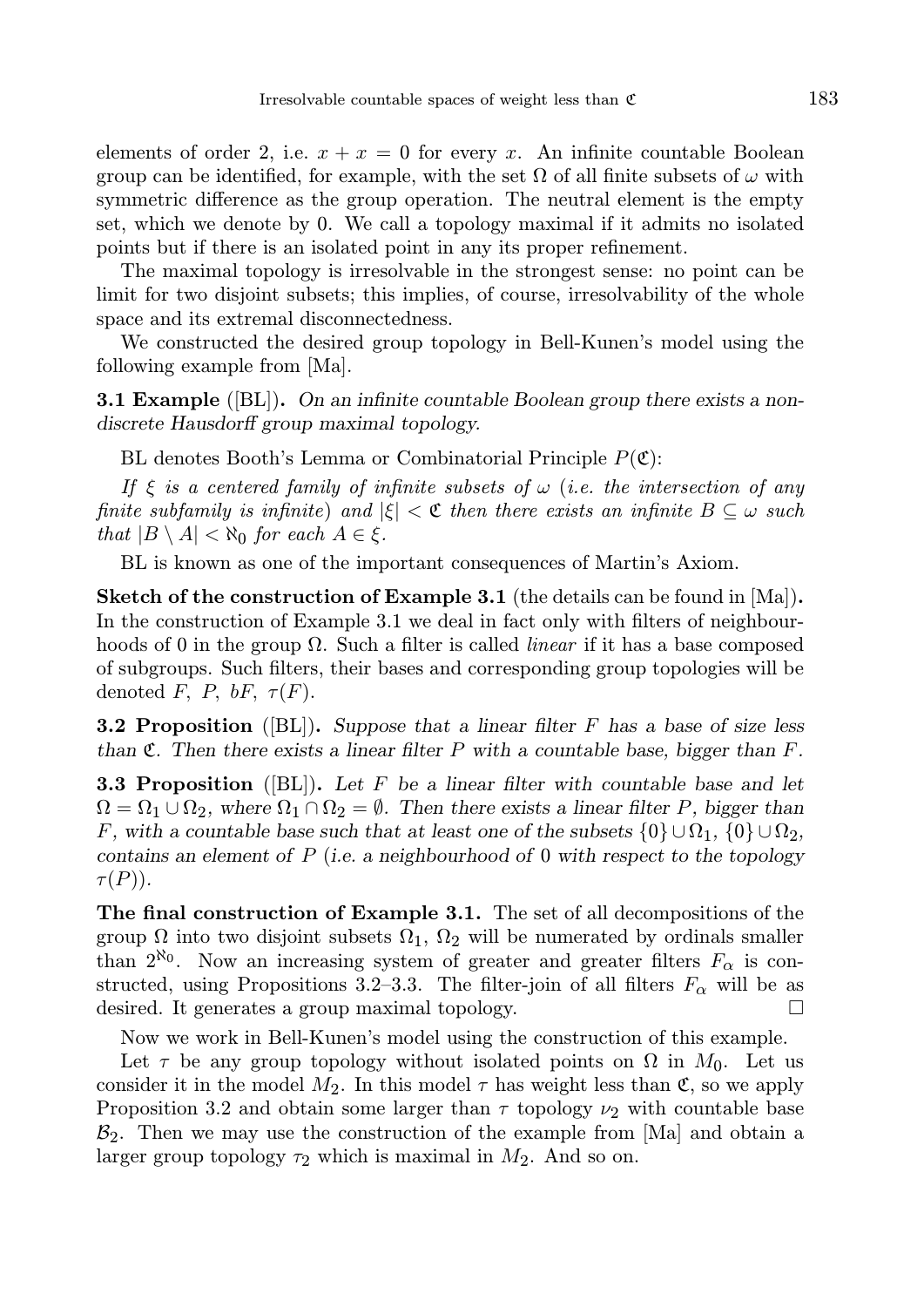Let in  $M_{\omega_1}$  the topology  $\mu$  be generated by the union  $\bigcup \{\tau_{\alpha+1} : \alpha < \omega_1\}$ . But this union has a family  $\bigcup \{\nu_{\alpha+1} : \alpha < \omega_1\}$  as its base and this base has cardinality  $\aleph_1$ . We can prove maximality of  $\mu$  with the aid of ideas of the construction of Example 3.1.

## 4. A countable irresolvable dense subset in  $2^{\omega_1}$  in Bell-Kunen's model

The following proposition is a "topological" version of Booth's Lemma. Its proof is also very familiar.

**4.1 Proposition** ([BL]). Let  $(X, \tau)$  be a countable space without isolated points with  $\pi$ -weight less than  $\mathfrak{C}$ . Let S be a family of dense subsets,  $|\mathcal{S}| < \mathfrak{C}$  and the intersection of every finite subfamily of  $\mathcal S$  is also dense. Then there exists a dense subset A such that  $|A \setminus S| < \aleph_0$  for every  $S \in \mathcal{S}$ .

PROOF: Let  $\mathcal E$  be a  $\pi$ -base of cardinality less than  $\mathfrak C$ . Let us consider the following p. o. set P. An element  $p \in P$  is a pair  $(a, \delta)$ , where a is a finite subset of X and δ is a finite subfamily of S. Let  $p ≤ q$  iff  $a_p ∋ a_q$ ,  $δ_p ∋ δ_q$  and  $a_p ∖ a_q ⊂ ∩ δ_q$ . Let us define a system  $D$  of dense subsets.

For every  $S \in \mathcal{S}$  let  $D_S = \{(a, \delta) : S \in \delta\}.$ 

For every  $E \in \mathcal{E}$  and  $m \in \omega$  let  $D_{Em} = \{(a, \delta) : (a \cap E) \setminus m \neq \emptyset\}.$ 

Let  $\mathcal{D} = \{D_S : S \in \mathcal{S}\} \cup \{D_{Em} : E \in \mathcal{E}, m \in \omega\}$ . It is clear that  $|\mathcal{D}| < \mathfrak{C}$ . It is clear also that the p.o. set P is  $\sigma$ -centered, so we may apply BL and obtain a D-generic subset  $G \subset P$ . It remains to check that  $A = \bigcup \{a : (a, \delta) \in G \text{ for some } \delta \}$  $\delta$  is the desired subset.

Now we work in Bell-Kunen's model using this proposition. Let  $X$  be an infinite countable set and  $X_0 = (X, \tau_0)$  be a dense subspace of  $2^{\omega}$ . Describe a general  $\alpha$ step of transfinite induction,  $0 < \alpha < \omega_1$ . Let  $X_\alpha = (X, \tau_\alpha)$  be a dense countable subspace of  $2^{\omega \times \alpha}$ . Let us consider this space in the model  $M_{\alpha+1}$ . Let  $\xi_{\alpha}$  be a maximal centered family of  $\tau_{\alpha}$ -dense subsets of X belonging to  $M_{\alpha}$ . In the model  $M_{\alpha+1}$  | $\xi_{\alpha}$ |  $\lt$  C, so we apply Proposition 4.1 and obtain some dense subset  $A_{\alpha}$  (see Proposition 4.1). Later we can find by induction pairs of disjoint subsets  $(K_i^0, K_i^1)$ of  $A_{\alpha}$  such that  $K_i^0 \cup K_i^1 = A_{\alpha}$  and each  $K_{i+1}^j$  is a dense subset concerning the topology generated by a family  $\tau_{\alpha} \cup \{K_l^n : l \leq i, n = 0, 1\}$ . After this we may enlarge points of X on coordinates from the set  $B_{\alpha} = {\omega \times \alpha + n : n \in \omega}$  by the rule: if  $x \notin A_{\alpha}$  then  $x(k) = 0$  for every  $k \in B_{\alpha}$  and if  $x \in K_i^j$  $i \text{ then } x(\omega \times \alpha + j) = i.$ After this we have dense subset  $X_{\alpha+1} = (X, \tau_{\alpha+1}) \subset 2^{\omega \times (\alpha+1)}$  and  $A_{\alpha}$  is open in this space. Let  $\mathcal{A}_{\alpha} = \{A_{\alpha} \setminus \delta : \delta \text{ is a finite subset of } A_{\alpha} \}.$  Then every dense subset of  $X_\alpha$  belonging to  $M_\alpha$  contains some element from  $A_\alpha$ .

After finishing this transfinite induction we obtain in  $M_{\omega_1}$  a dense subset  $X_{\omega_1} =$  $(X, \tau_{\omega_1}) \subset 2^{\omega \times \omega_1}$ . Let us prove that it is irresolvable. Let C be a dense subset of  $(X, \tau_{\omega_1})$ . Then  $C \in M_\alpha$  for some countable  $\alpha$ . But then  $C \in \xi_\alpha$  and hence C contains an element of  $\mathcal{A}_{\alpha}$ . Hence C contains some  $\tau_{\alpha+1}$ -open subset. Therefore  $X \setminus C$  is not  $\tau_{\omega_1}$ -dense. -dense.